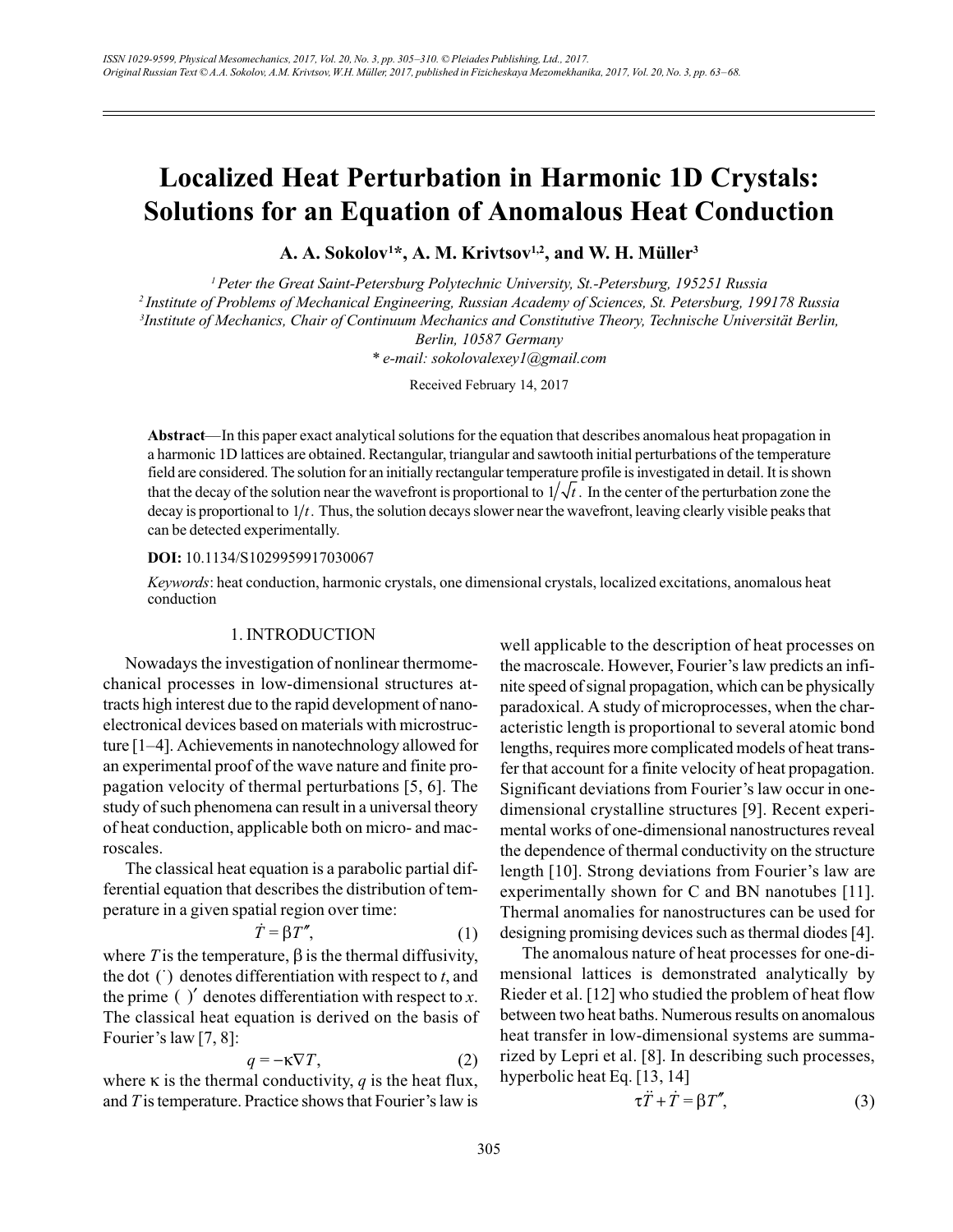where  $\tau$  is the relaxation time, provides an alternative to classic heat Eq.  $(1)$ . Equation  $(3)$  describes the finite speed of temperature propagation. However, it still has serious difficulties in describing heat transfer in one-dimensional crystals since no unique relaxation time can be determined [15].

A promising approach for the description of unsteady heat processes in 1D crystals was presented elsewhere  $[16-18]$ . By using correlational analysis, the initial stochastic problem for individual particles is reduced to a deterministic problem for statistical characteristics of the crystal. Its solution gave continuum Eq. (7) describing anomalous heat transfer in 1D harmonic lattices [17]. In the present paper we will derive exact analytical solutions for this equation, in particular, for rectangular, triangular and sawtooth initial distribution. Such properties as decay and asymptotics of the wavefront will be investigated in detail by the example of a rectangular initial perturbation. These results can be used for the analysis of anomalous heat transfer in more complex systems, such as 1D crystals on the elastic substrate [19] and 2D and 3D crystals [20]. The understanding of anomalous heat conduction is of special importance for the analysis of the experimental data that are to be obtained in the nearest future due to the rapid development of nanotechnologies.

# 2. LOCALIZED HEAT PERTURBATIONS IN A HARMONIC CHAIN

The harmonic chain is a simple and effective model for investigating anomalous heat phenomena. According to the previous work [17], let us consider an infinite harmonic chain. Each particle with mass  $m$  is connected to its neighbor by Hookean springs with stiffness C. The equation of motion of the particles reads

$$
\ddot{u}_k = \omega_e^2 (u_{k-1} - 2u_k + u_{k+1}), \ \omega_e \stackrel{\text{def}}{=} \sqrt{C/m}, \qquad (4)
$$

where  $u_k$  is the displacement of a particle with index k. The following initial conditions are considered:

$$
u_k|_{t=0} = 0, \, \dot{u}|_{t=0} = \sigma(x)\rho_k, \tag{5}
$$

where  $\rho_k$  is the independent random variables with zero expectation and unit variance and  $\sigma$  is the variance of the initial particle velocity. The variance is a slowly changing function of the spatial coordinate  $x = ka$ , where a is the initial distance between neighboring particles. Such initial conditions can be realized by ultrafast heating, for example, with a laser [21]. Let us introduce the kinetic temperature  $T$  as

$$
k_{\rm B}T = m \langle \dot{u}_k \rangle^2, \tag{6}
$$

where  $\langle \ldots \rangle$  is the operator averaging over realizations and  $k_{\rm B}$  is the Boltzmann constant. The continuum partial differential equation for the kinetic temperature was previously obtained [17]:

$$
\ddot{T} + \dot{T}/t = c^2 T'',\tag{7}
$$

where  $c$  is the speed of sound in a one-dimensional crystal. Equation (7) describes the time evolution of the spatial temperature distribution in the chain. The following initial conditions for Eq. (7) correspond to stochastic initial problem  $(5)$ :

$$
\dot{T}\big|_{t=0} = 0, \ T\big|_{t=0} = T_0(x). \tag{8}
$$

Problem  $(7)$ ,  $(8)$  can be solved in the integral form [17]:

$$
T(t, x) = 1/\pi \int_{-t}^{t} T_0(x - c\tau) / \sqrt{t^2 - \tau^2} d\tau.
$$
 (9)

Equation (7) is a particular case of the Darboux equation [22]. This type equation was earlier studied in context with spherical averages for solutions of the 2D and 3D wave equation, though being unstudied in relation to heat conduction phenomena. Equation (7) looks similar to hyperbolic heat Eq.  $(3)$ , but it has a variable coefficient. This feature is due to anomalous heat transfer in a one-dimensional chain. From the form of Eq. (7), it may appear that it has a singularity. However, it does not matter because the equation should be solved with initial conditions (8) that exclude a singularity. The absence of singularity is confirmed by general solution (9) and specific solutions that will be considered below.

This paper is dedicated to finding exact analytical solutions of Eq. (7) for cases when the initial thermal distribution function  $T_0(x)$  is a localized function of coordinates  $x$ :

$$
T_0(x) = \begin{cases} 0, & x < -l, \\ \Phi(x), & -l < x < l, \\ 0, & x > l, \end{cases} \tag{10}
$$

where  $\Phi(x)$  is an arbitrary function and l is the half width of localized perturbation. Such initial temperature distribution can be experimentally derived by superfast laser heating of a localized region of the chain.

# **3. RECTANGULAR PERTURBATION** 3.1. Solution

Let us consider a rectangular initial temperature distribution

$$
T_0(x) = A(H(x+l) - H(x-l)),
$$
\n(11)

where  $H(x)$  is the Heaviside function

$$
H(x) = \begin{cases} 0, & x < 0, \\ 1, & x \ge 0, \end{cases}
$$
 (12)

PHYSICAL MESOMECHANICS Vol. 20 No. 3 2017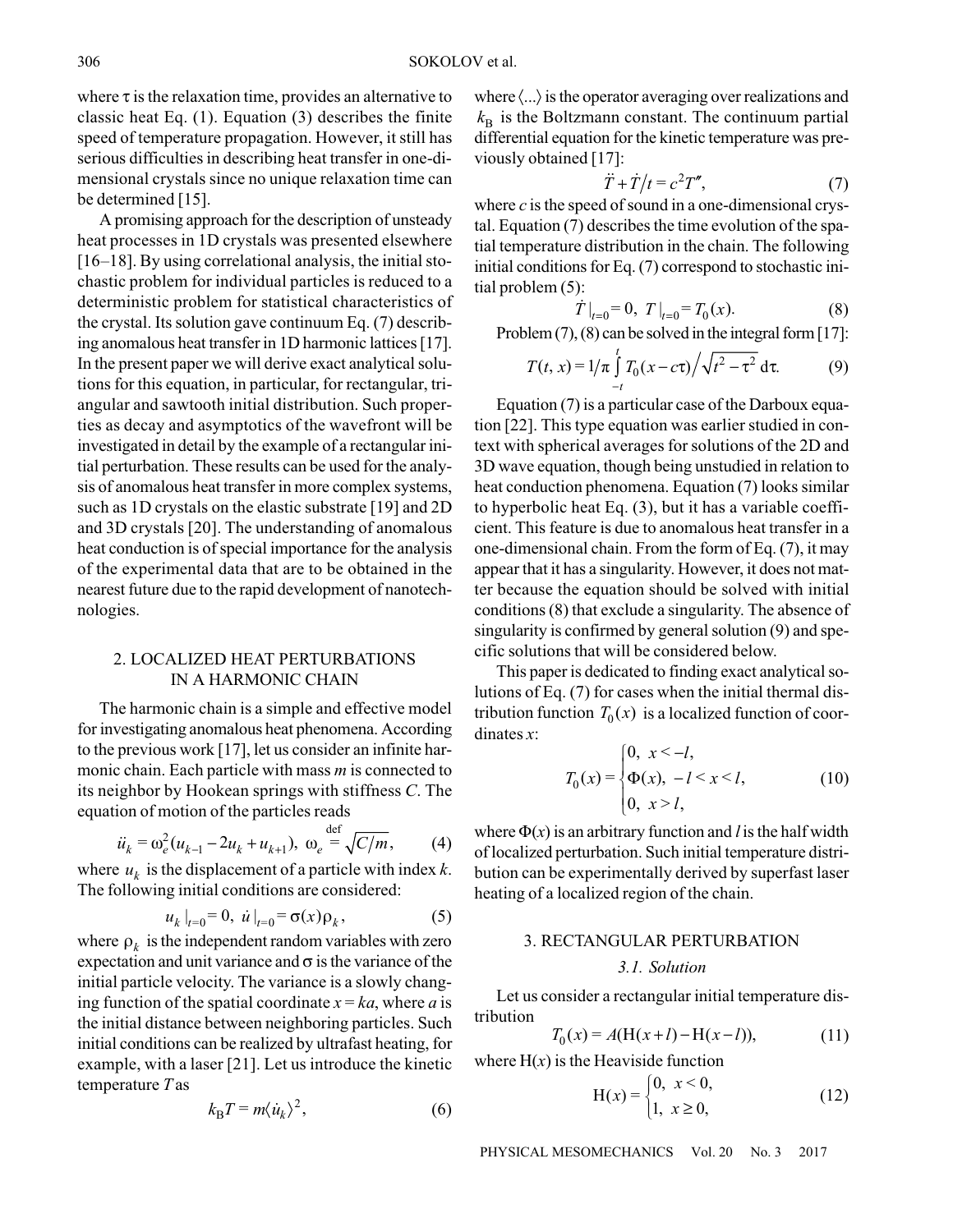$\Lambda$  is the amplitude of the initial temperature distribution. A substitution of formula  $(11)$  into solution  $(9)$  gives

$$
T(t, x) = \frac{A}{\pi} \int_{-t}^{t} \frac{H(x+t)}{\sqrt{t^2 - \tau^2}} d\tau - \frac{A}{\pi} \int_{-t}^{t} \frac{H(x-t)}{\sqrt{t^2 - \tau^2}} d\tau.
$$
 (13)

By substituting the earlier obtained solution for a single Heaviside initial impulse [17]

$$
T(x, t) = T_S(x, t)
$$
  
= 
$$
\begin{cases} 0, & x \le -ct, \\ \frac{A}{\pi} \left( \pi - \arccos \frac{x}{ct} \right), & -ct \le x \le ct, \\ A, & x \ge ct. \end{cases}
$$
 (14)

to  $(13)$ , we obtain the solution of the given problem as a linear combination of these solutions. Solution for positive  $x$ :

$$
t \leq \tau_0:
$$
  
\n
$$
T(x,t) = \begin{cases} 0, & l+ct \leq x, \\ \frac{A}{\pi} \arccos\left(\frac{x-l}{ct}\right), & l-ct \leq x \leq l+ct, \\ A, & 0 \leq x \leq l-ct, \end{cases}
$$
  
\n
$$
t \geq \tau_0:
$$
  
\n
$$
\int \frac{0, & ct+l \leq x, \\ \frac{A}{\pi} \arccos \frac{x-l}{ct}, & ct-l \leq x \leq ct+l, \\ T(x,t) = \begin{cases} \frac{A}{\pi} \left( -\arccos \frac{x+l}{ct} + \arccos \frac{x-l}{ct} \right), \\ 0 \leq x \leq ct-l, \end{cases}
$$
  
\n(16)

where  $\tau_0 = l/c$ . For negative x, the solution, being symmetric, can be solved as  $T(x, t) = T(-x, t)$ .

For comparison, we consider the same initial problem for the classical heat equation:

$$
\dot{T} = \dot{\beta}T''.
$$
 (17)

The solution for an initial Heaviside step temperature distribution has the form [23]

 $T(x, t) = 1/2(1 + \text{erf}(x/\sqrt{4\beta t})),$  $(18)$ 

where  $erf(x)$  is the Gaussian error function. Then, the solution of initial problem  $(8)$ ,  $(11)$ ,  $(17)$  is

$$
T(x,t) = \frac{1}{2} \text{erf} \frac{x+l}{\sqrt{4\beta t}} - \frac{1}{2} \text{erf} \frac{x-l}{\sqrt{4\beta t}}.
$$
 (19)

The time evolution plots are shown for the solution of anomalous heat equation (7) in Fig. 1a and Fourier equation (17) in Fig. 1b. Let us compare the two solutions. The Fourier solution has a peak at  $x = 0$  which decays exponentially. In the case of anomalous heat conduction, the solution decays in the area near  $x = 0$  more rapidly than near the wavefront, thus forming two peaks propagating in the positive and negative directions with coordinates  $x=-l+ct$  and  $x=l-ct$ .

### 3.2. Decay Behavior

Let us consider the decay behavior of solution (16) at  $x = 0$ . We perform a series expansion of the solution

$$
T(t, 0) = \frac{A}{\pi} \left[ \pi - 2 \arccos \frac{l}{ct} \right] = 2\varepsilon + O(\varepsilon^3), \quad (20)
$$

where  $\varepsilon = l/(ct)$  is the small parameter.

Now we turn to the decay behavior of the peaks  $x = l$ *ct* and  $x = -l + ct$ . From formula (16) it follows that  $T(t - l + ct) = T(t, l - ct)$ 

$$
I(t, -t + ct) - I(t, t - ct)
$$
  
=  $\frac{A}{\pi} \left[ \pi - \arccos\left(\frac{2l}{ct} - 1\right) \right] = 2\sqrt{\epsilon} + O(\epsilon^{3/2}).$  (21)

Summarizing the above, we derive

$$
T(t,0) \sim 2\varepsilon \sim \frac{1}{t},
$$
  
\n
$$
T(t,-l+ct) = T(t,l-ct) \sim 2\sqrt{\varepsilon} \sim \frac{1}{\sqrt{t}}.
$$
\n(22)

Thus, the solution decays more faster in the area between wavefronts (proportional to  $1/t$ ), than near the wavefront (proportional to  $1/\sqrt{t}$ ). Thus, the peaks remain strongly pronounced even for long times.





Fig. 1. Time evolution for solutions for a rectangular initial perturbation: anomalous (a) and classical heat conduction (b).

PHYSICAL MESOMECHANICS Vol. 20 No. 3 2017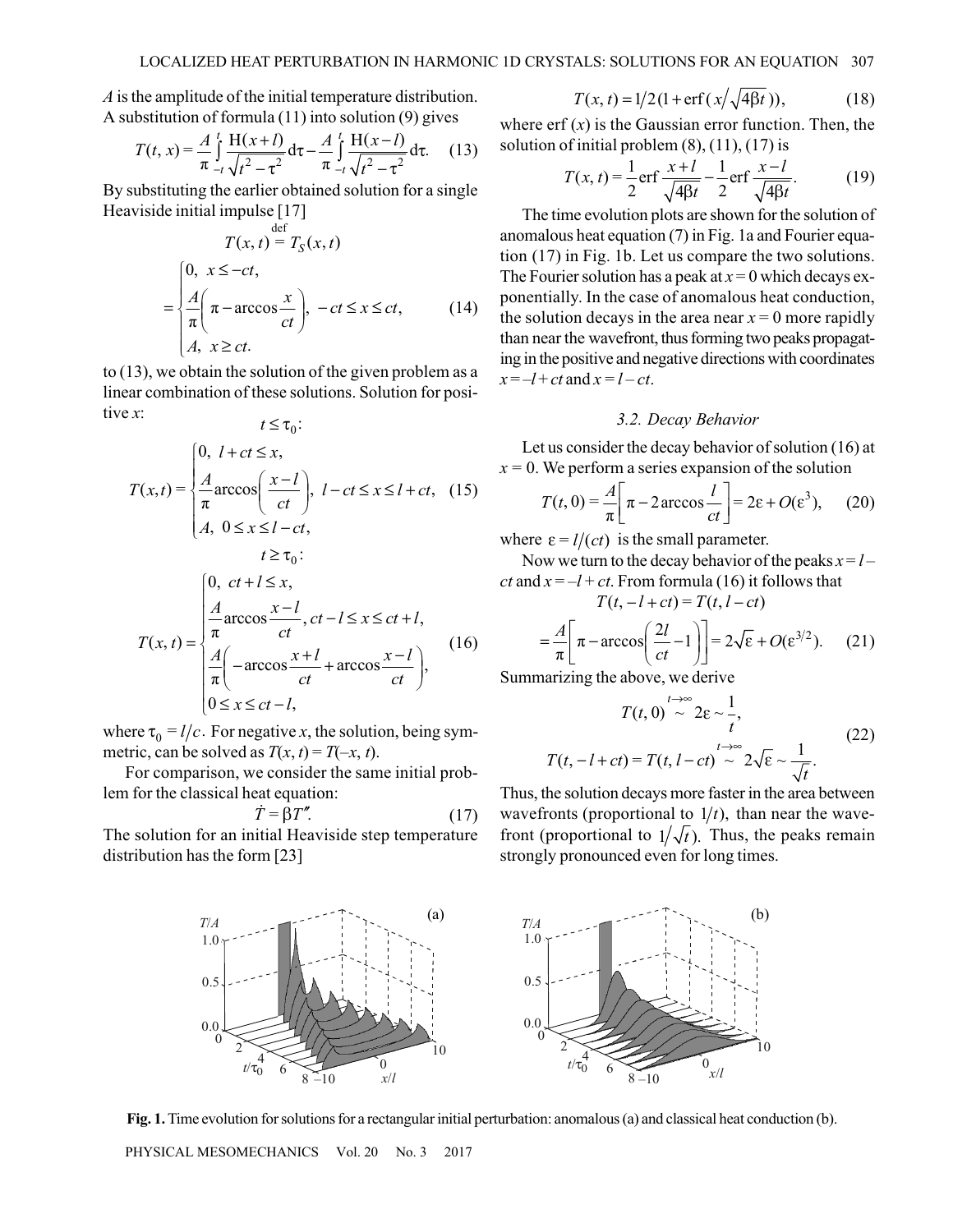## 3.3. Envelope Curve for the Peaks

Solution has two peaks travelling in the positive and negative directions with speed  $c$ . As the solution is symmetric, we will consider only the peak with the coordinate  $x = ct - l$ . We shall consider the curve drawn by the peak of the solution as it travels in positive direction. By substituting  $t = (x+l)/c$  into formula (21), we derive the expression for the envelope curve

$$
T_{\text{env}}(x) = \frac{A}{\pi} \left[ \pi - \arccos\left(\frac{2l}{x+l} - 1\right) \right].
$$
 (23)

For any x, we have  $T(x) \leq T_{env}(|x|)$ . The envelope curve is plotted in Fig. 2. Expression (23) decays as  $1/\sqrt{x}$ , which agrees with the statement that the solution decays as  $1/\sqrt{t}$  near the wavefront (the wavefront travels with constant speed).

#### 3.4. Asymptotic Behavior near the Wavefront

Let us consider solution  $(16)$  near the wavefront at long times t. Assume  $\xi = (-x + ct)/l$ . For  $x \in [-l + ct, l + ct]$ we have

$$
T(\xi, t) = \frac{A}{\pi} \arccos\left[1 - \frac{l}{ct}(\xi + 1)\right]^{t \to \infty} \frac{A}{\pi} \sqrt{\frac{2l}{ct}} \sqrt{\xi + 1},
$$
 (24)

where  $(\xi+1)/(ct)$  is the small parameter used for expansion. For  $x \in [l-ct, -l+ct]$  we acquire

$$
T(\xi, t) = \frac{A}{\pi} \left( -\arccos\left[1 - \frac{l}{ct}(\xi - 1)\right] + \arccos\left[1 - \frac{l}{ct}(\xi + 1)\right] \right)
$$

$$
+ \frac{l}{ct} \frac{A}{\pi} \sqrt{\frac{2l}{ct}} (\sqrt{\xi + 1} - \sqrt{\xi - 1}). \tag{25}
$$

Functions  $(24)$  and  $(25)$  have the form

$$
T = \frac{A}{\pi} \sqrt{\frac{2l}{ct}} F(\xi).
$$
 (26)

The relation means that the shape of the solution shrinks vertically with time, but it does not change horizontally. Dependences  $(16)$ ,  $(24)$ , and  $(25)$  with the corresponding dimensionless time parameter  $t/\tau_0 = 100$  are



Fig. 2. Envelope curve for peaks of the solution.

shown in Fig. 3. Asymptotic solutions  $(24)$  and  $(25)$ achieve peak values of T for  $\xi = 1$ , where  $F(\xi) = \sqrt{2}$ . The solution at this point remains continuous but not smooth (the derivative of the solution has a jump).

#### **4. TRIANGULAR PERTURBATION**

In order to obtain the solution for a triangular initial function, we consider the following auxiliary problem where the initial temperature distribution is a linearly heated semispace:

$$
T_0(x) = \begin{cases} 0, & x < 0, \\ Bx, & x \ge 0, \end{cases}
$$
 (27)

where  $B = A/l$  is the constant of proportionality. A substitution of (27) into (9) gives the solution for  $|x| < ct$ 

$$
T(x,t) = Bx \left( \frac{1}{\pi} \arcsin x + \frac{1}{2} \right)
$$

$$
+ \frac{B}{\pi} \sqrt{t^2 c^2 - x^2} \stackrel{\text{def}}{=} f(x), \tag{28}
$$

and for  $|x| > ct$  the initial temperature distribution is unaltered.

Now we pass to the problem on a triangular initial hear distribution, which can be expressed by the following piecewise function:

$$
T_0(x) = \begin{cases} 0, & x < -l, \\ (x+l)B, & -l \le x < 0, \\ (-x+l)B, & 0 \le x < l, \\ 0, & x \ge l. \end{cases}
$$
 (29)

The solution for the initial temperature distribution (29) will be a linear combination of solutions for the linearly heated semispace. Denote solution (28) by  $T<sub>I</sub>$ . The solution for initial distribution (29) will then be as fol $lows$ :

$$
T(t, x) = T_L(t, x - l) + T_L(t, x + l) - 2T_L(t, x).
$$
 (30)

The solution is symmetric:  $T(x, t) = -T(x, t)$ . The part corresponding to positive  $x$  has the following piecewise form:



Fig. 3. Exact and approximate solutions for rectangular initial temperature distribution.

PHYSICAL MESOMECHANICS Vol. 20 No. 3 2017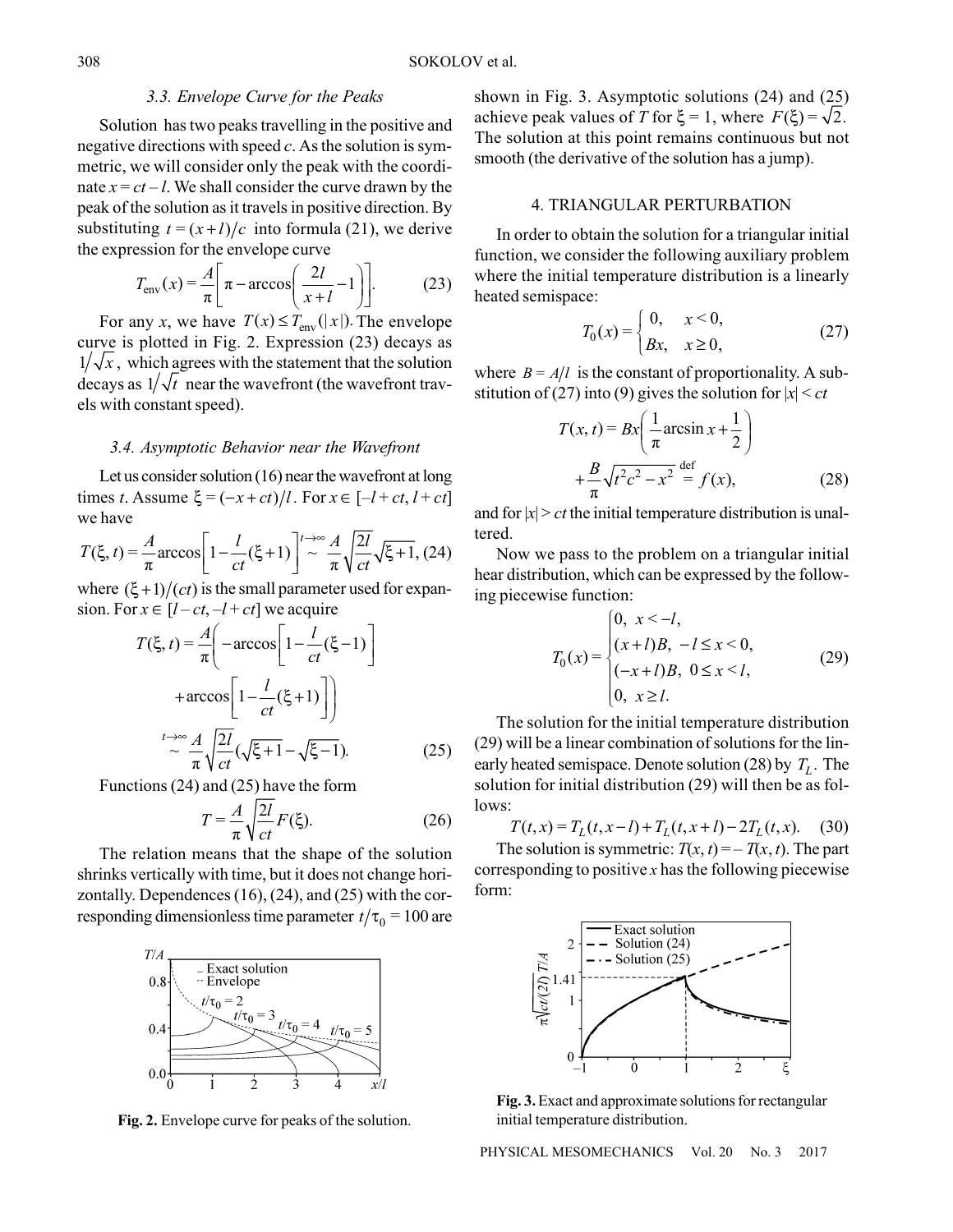$$
t \le \tau_0/2:
$$
  
\n
$$
T(t, x) = \begin{cases} f(x+l) - 2f(x), & 0 \le x \le ct, \\ (-x+l)B, & ct \le x \le l-ct, \\ (x+l)B+f(x+l), & l-ct \le x \le l+ct, \end{cases}
$$
(31)  
\n
$$
T_0/2 \le t \le \tau_0: T(t, x)
$$
  
\n
$$
= \begin{cases} (x+l)B - 2f(x), & 0 \le x \le l-ct, \\ (x+l)B+f(x-l) - 2f(x), & l-ct \le x \le ct, \\ (-x+l)B+f(x-l), & ct \le x \le l+ct, \end{cases}
$$
(32)  
\n
$$
t \ge \tau_0: T(t, x)
$$
  
\n
$$
= \begin{cases} f(x+l) + f(x-l) - 2f(x), & 0 \le x \le -l+ct, \\ (x+l)B+f(x-l) - 2f(x), & -l+ct \le x \le ct, \\ (-x+l)B+f(x-l), & ct \le x \le l+ct, \end{cases}
$$
(33)

The derived solution is represented graphically in Fig. 4. Unlike the solution for a rectangular initial distribution, which has a wavefront with vertical tangent and infinite derivative and a break of the temperature profile at the peak, the solution for a triangular distribution has a smooth beginning at the wavefront and smooth behavior at the peak.

#### **5. SAWTOOTH PERTURBATION**

We consider an initial heat distribution as a sawtooth distribution. It can be written in the following form:

$$
T_0(x) = \begin{cases} 0, & x \le -l, \\ x + l, & -l \le x < 0, \\ 0, & 0 \le x. \end{cases} \tag{34}
$$

Initial conditions (34) can be written as linear combinations of a step function and linearly heated semispace. Then, the solution for sawtooth initial distribution (34) can be obtained from the corresponding combination of the solutions for a step initial distribution  $T_S(x, t)$  and a



Fig. 4. Time evolution of the solution for a triangular initial perturbation.

PHYSICAL MESOMECHANICS Vol. 20 No. 3 2017 linearly heated semispace initial distribution  $T_L(x, t)$ :

$$
T(t, x) = T_L(x+l, t) + T_L(x, t) + T_S(x, t).
$$
 (35)  
\nIt has the following piecewise form:  
\n $t \le \tau_0$ :  $T(x, t)$   
\n
$$
\begin{cases}\n0, x \le -l - ct, \\
f(x+l), -l - ct \le x \le -l + ct, \\
Bx, -l + ct \le x \le -ct, \\
Bx - f(x) - \frac{A}{\pi} \arccos \frac{x}{ct}, -ct \le x \le ct, \\
0, x > ct, \\
t \ge \tau_0
$$
:  $T(x, t)$   
\n
$$
\begin{cases}\n0, x \le -ct - l, \\
f(x+l), -ct - l \le x \le -ct, \\
f(x+l) - f(x) - \frac{A}{\pi} \arccos \frac{x}{ct}, \\
-ct \le x \le ct - l,\n\end{cases}
$$
\n(37)  
\n
$$
\begin{cases}\nct \le x \le ct - l, \\
Bx - f(x) - \frac{A}{\pi} \arccos \frac{x}{ct}, \quad ct - l \le x \le ct, \\
0, ct \le x.\n\end{cases}
$$

The solution is graphically illustrated in Fig. 5. The left wavefront has a smooth beginning and an infinite derivative at the peak. Contrary, the right wavefront has an infinite derivative at the beginning, smooth behavior at the peak, and a horizontal derivative at the peak.

#### **6. CONCLUSION**

The process of heat transfer in a 1D infinite harmonic chain was investigated. The evolution of localized initial distributions was considered. Solutions for the previously derived equation [17] describing anomalous heat conduction (7) were obtained. Exact analytical solutions for rectangular, triangular and sawtooth initial impulses were considered. It was shown that solutions for Eq. (7) unlike solutions for classical heat equation have a strongly



Fig. 5. Time evolution of the solution for a sawtooth initial perturbation.